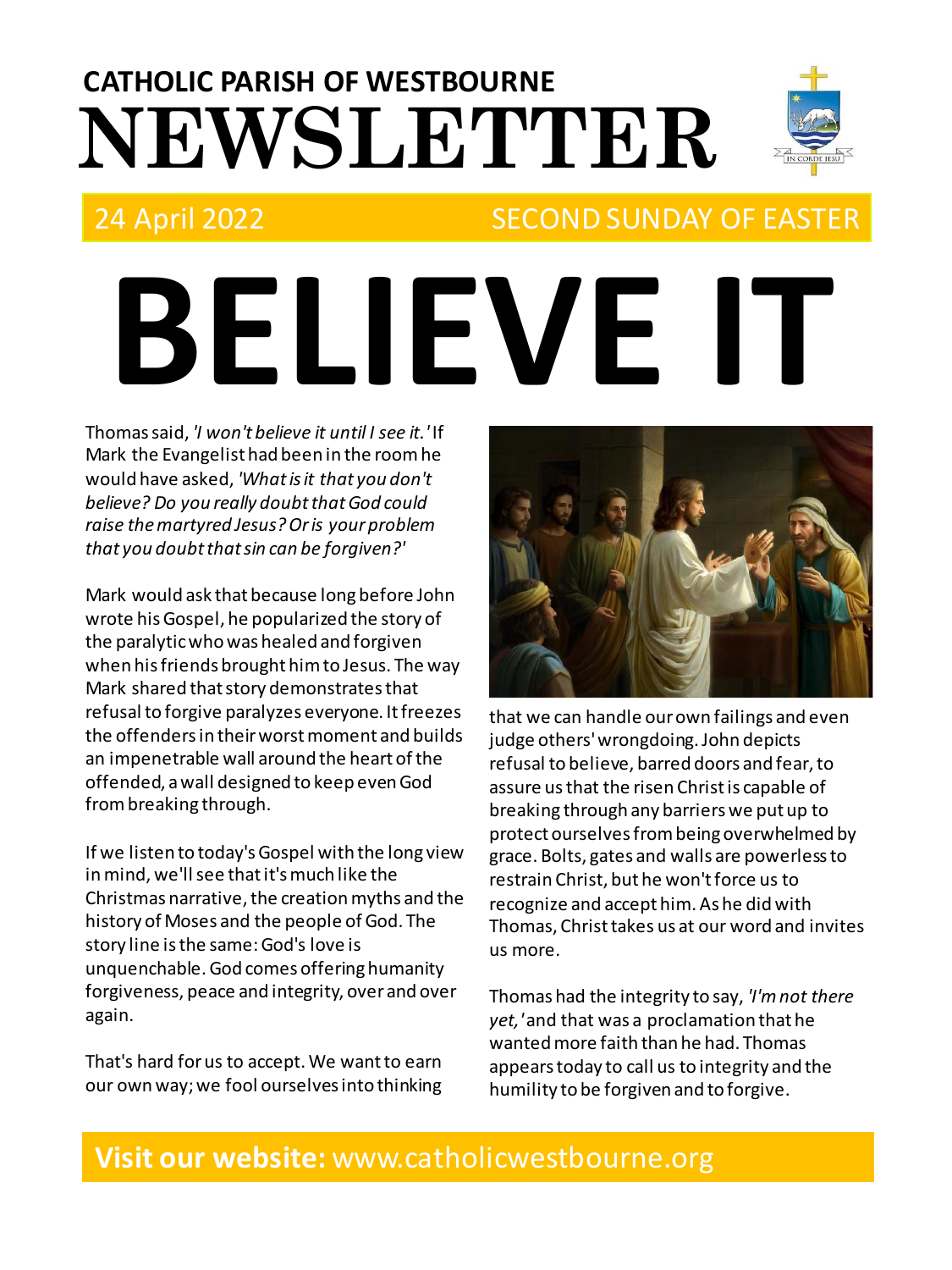# **MASS TIMES**

**Sunday 24 April - 2ND SUNDAY OF EASTER** 9.00am 11.00am

**Tuesday 26 April - ST GEORGE'S DAY** NO MASS

**Sunday 11th 9am:** *The Parish* **Wed 27 April - 2ND WEEK OF EASTER 11am** *Tim Mc Cann* NO MASS

**Wednesday 14th** *Repose of the souls of Bernard Charles and Elsie May Pratt* **Thursday 28 April - 2ND WEEK OF EASTER Saturday 16th** *Rosemarie Schofield RIP* NO MASS

**Sunday 18th 11am** *The Parish*  **Friday 29 April - ST CATHERINE OF SIENA** NO HOLY HOUR NO MASS

**Sunday 1 May - 3RD SUNDAY OF EASTER** 9.00am 11.00am

# **OUR PARISH**

**OUR LADY IMMACULATE CHURCH SEAMOOR ROAD, WESTBOURNE, BOURNEMOUTH, BH4 9AE**

**Parish Priest:** Fr Leslie Adams **Telephone:**01202 764027 **Email:** ladams@portsmouthdiocese.org.uk *(Baptism, Marriages, Sick Visits, Funerals and Confessions)*

**Parish Office** *(Wed 9.00am - 12.00pm)* **Parish Administrator – Suzanne Quinn** General enquires andhall bookings **Telephone:**01202 760640 **Email:** oliadmin@portsmouthdiocese.org.uk

**Safeguarding Officer:**Matthew French **Email:** mail@matthewfrench.net

# **SUNDAY MASS READINGS**

#### **Entrance Antiphon**- **1 Pt 2: 2**

*Like newborn infants, you must long for the pure, spiritual milk, that in him you may grow to salvation, alleluia.* 

**Gospel Acclamation**- **Jn 20:29**

*Alleluia, alleluia! Jesus said: 'You believe because you can see me. Happy are those who have not seen and yet believe.' Alleluia!* 

#### **Communion Antiphon**- **Cf. Jn 20: 27**

*Bring your hand and feel the place of the nails, and do not be unbelieving but believing, alleluia.* 

#### **PRAYER FOR PEACE IN RUSSIA AND UKRAINE**

Loving God, we pray for the people of Ukraine and Russia, for all those suffering or afraid, that you will be close to them and protect them. We pray for world leaders, for compassion, strength and wisdom to guide their choices. We pray for the world, that in this moment of crisis, we may reach out in solidarity to our brothers and sisters in need. May we walk in your ways so that peace and justice become a reality for the people of Ukraine, Russia and for all the world. Amen.

**UKRAINE** The Diocese, through Caritas, is working to keep parishioners informed as to the current situation while we wait for the UK Government to clarify the role that faith organisations and other charities will play in the formal response to refugees entering the UK.

Please look at the Caritas website for the latest news and updates on the crisis. Thank you for your continued support and prayers for the people of Ukraine in their hour of need.

https://caritasportsmouth.org.uk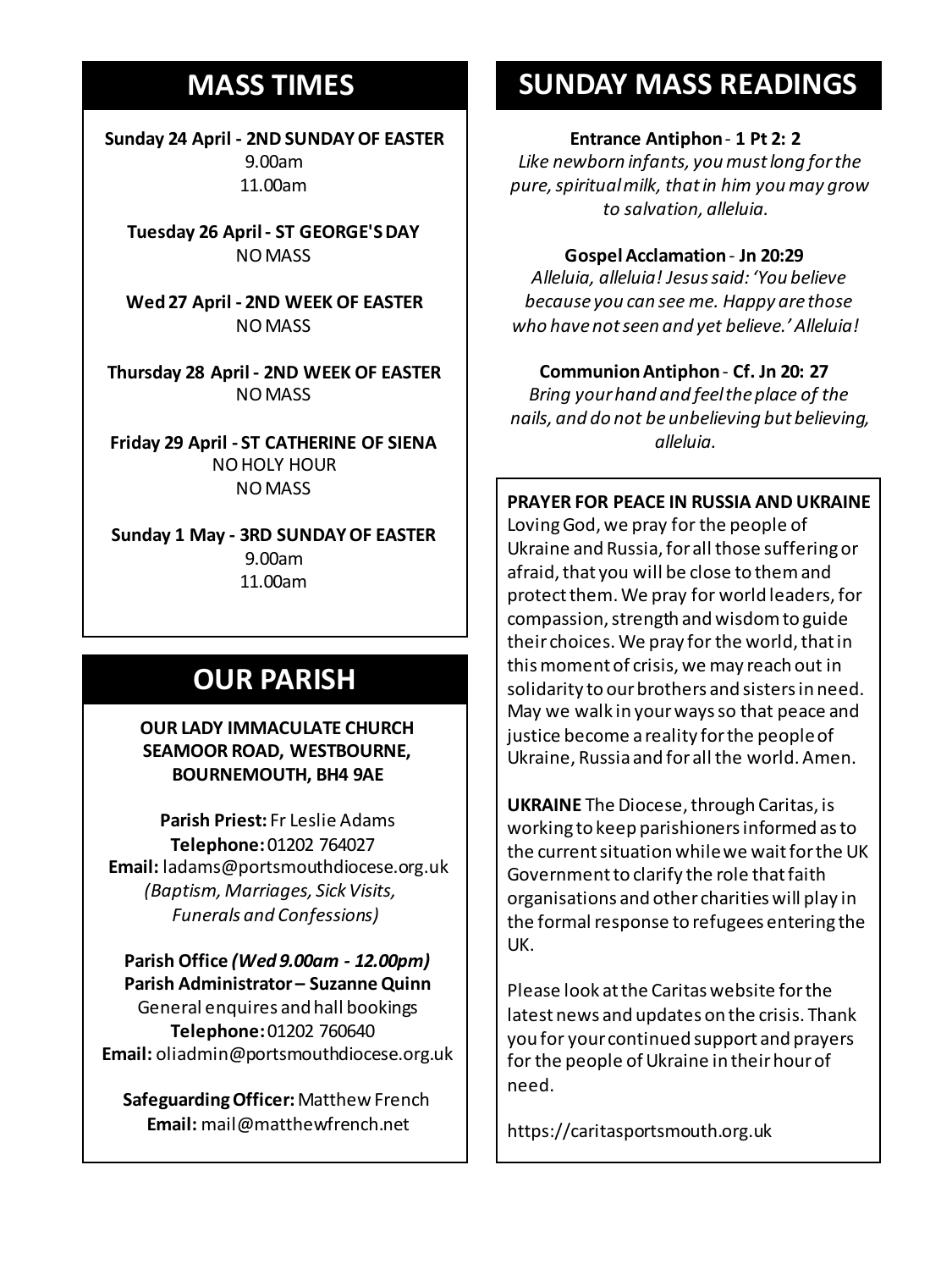# **PARISH NEWS**

**SAFEGUARDING** Please be assured that we take the safeguarding of children and vulnerable adults very seriously and adhere to Diocesan guidelines at all times. Our safeguarding representative has a special responsibility for promoting good and safe practices in all activities involving children, young people and adults at risk. Our safeguarding representative is Matthew French. He can be contacted at mail@matthewfrench.net. Ruth Attfield is our Diocesan Safeguarding Coordinator. She can be contacted by calling 023 9421 6486.

**EASTER DAY COLLECTION MESSAGE** Thank you for your generous gifts to me. *Fr Leslie*

**YOU ARE INVITED** We have been invited to the Westbourne Rotary Club Queen's Jubilee street party to be held in Lansdseer Road, Westbourne from 1.00pm to 5.00pm on Sunday 5 June. As numbers are restricted, please add your name to the list on the noticeboard if you would like to attend.

**KEEPING SAFE** Please continue to sanitise your hands and wear face coverings, if possible, at Mass. Please refrain from attending church if you are unwell.

**UNIVERSE CATHOLIC WEEKLY** Try this online newspaper for free for four weeks. Contact Michelle on 0743 661 7650.



#### **PORTSMOUTH DIOCESAN PILGRIMAGE TO**

**LOURDES** Bishop Philip Egan will be leading the annual pilgrimage to Lourdes and invites you to join him. It will take place from 18 - 22 July 2022. www.portsmouthdiocese.org.uk/lourdes or email lourdes@portsmouthdiocese.org.uk or phone 07780 221686

**EASTER EDITION OF VIVA VOCE** The Easter edition of our quarterly Diocesan newsletter is at the back of our church. This bumper edition has a special focus on what some of our parishes, schools and families are doing to celebrate Easter. There is also an item on the Synod, as well as news from Caritas. Canon John Cooke discusses the importance of parish welcome and hospitality, and there is a special schools feature on Passion Plays. Make sure to collect your copy!

# **OFFERTORY COLLECTION**

You can donate directly into the bank account:

> **PRCDTR Bournemouth Our Lady Immaculate**

**Sort code:** 309304 **Account:** 00875075

**Thank you for your continued support.**

## **PRAYERS PLEASE**

**Please remember all the sick and housebound of our parish especially:**

Teresa Wraith, Win Sheridan, Kathleen Wood, Phillip Rockford, Germain McAulay, Geoffrey Dixon, Joe Bonnici, Marjorie Lee